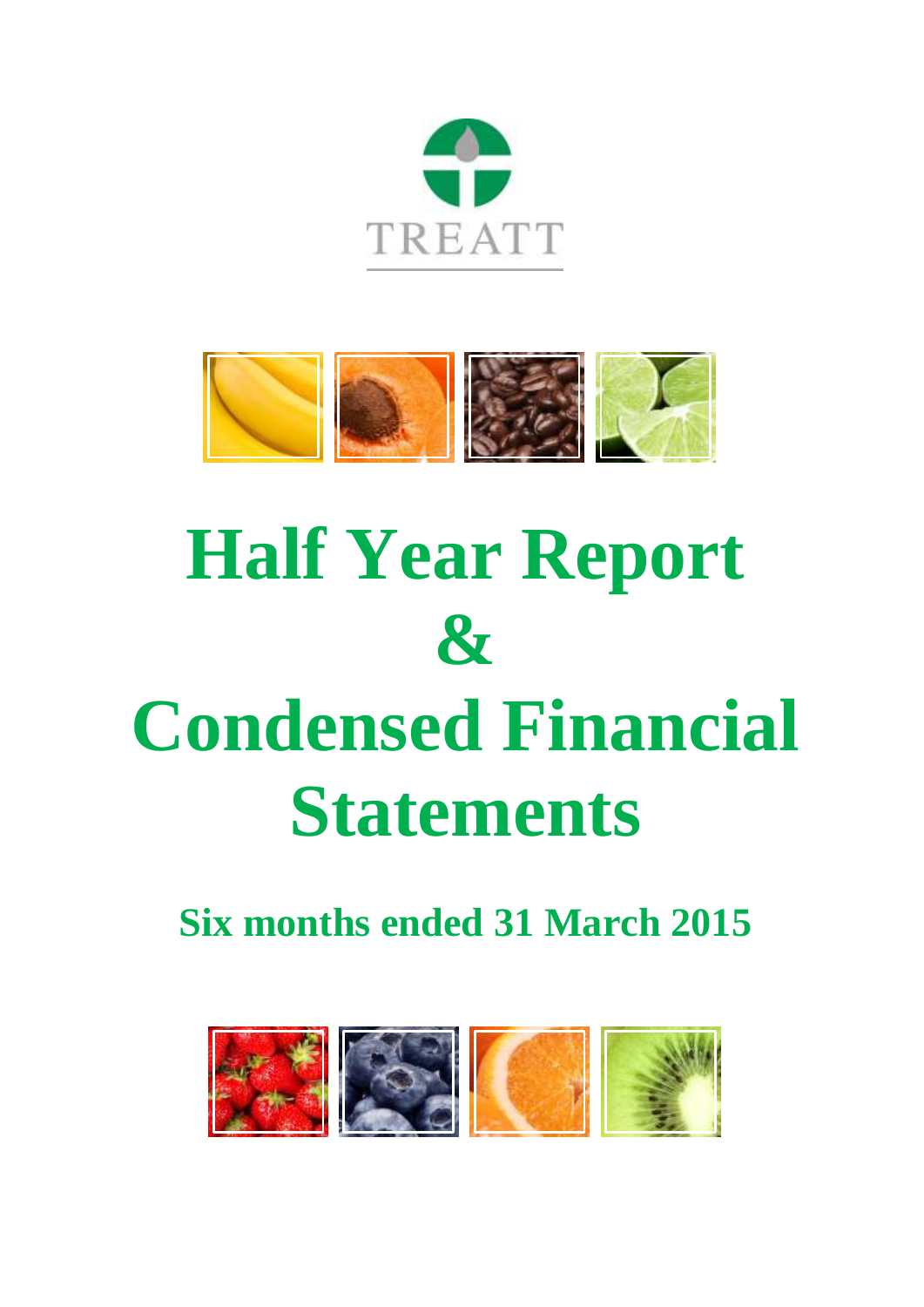

## **Contents**

- **Highlights**
- **Chairman's Statement**
- **Income Statement**
- **Statement of Comprehensive Income**
- **Statement of Changes in Equity**
- **Balance Sheet**
- **Statement of Cash Flows**
- **Reconciliation of Net Cash Flow to Movement in Net Debt**
- **Notes to the Half Year Financial Statements**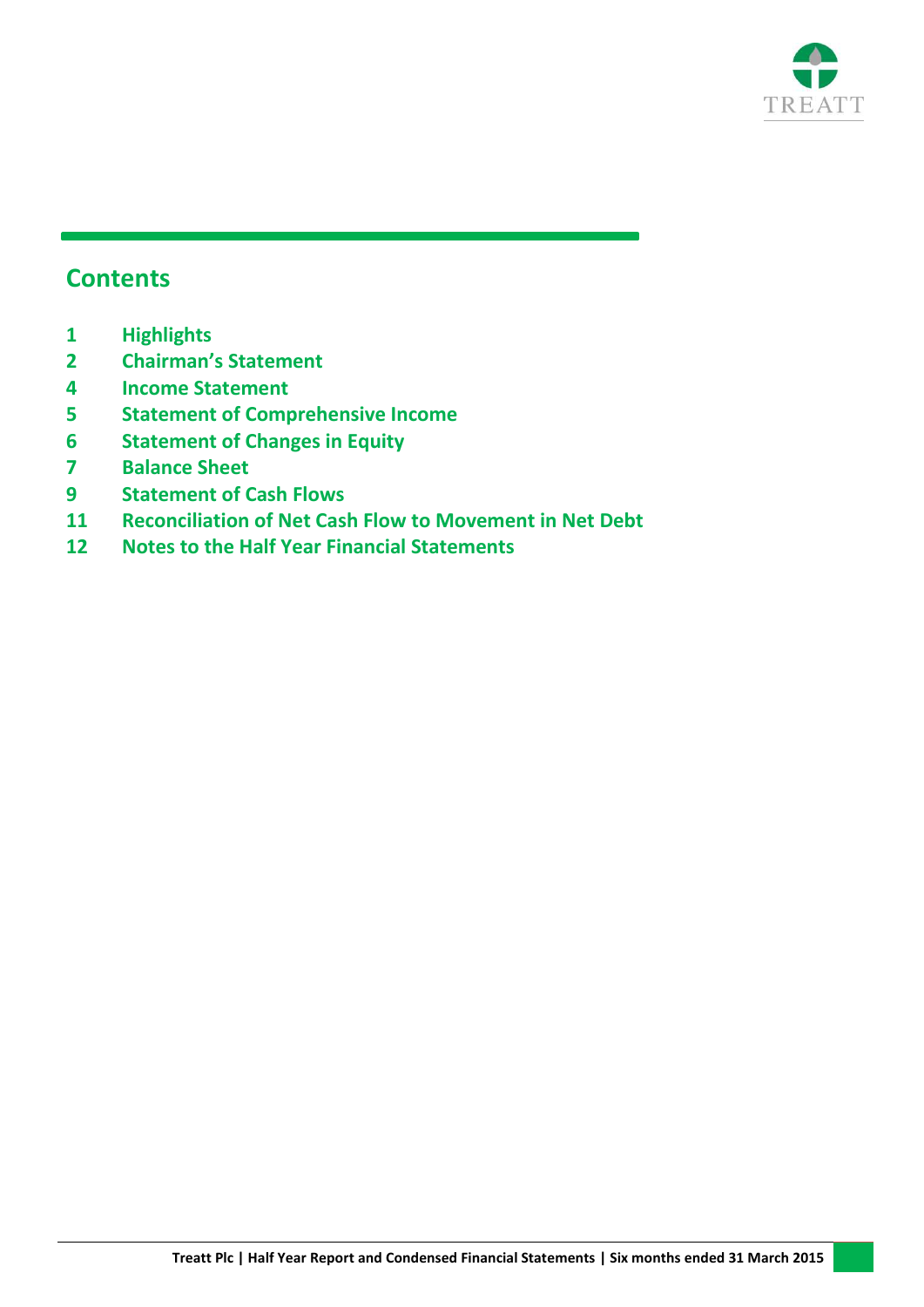

## **TREATT PLC HALF YEAR RESULTS SIX MONTHS ENDED 31 MARCH 2015**

## **Adjusted profit before tax up 5% and adjusted EPS up 9% as the Group continues to meet expectations**

Treatt Plc, the manufacturer and supplier of ingredient solutions for the flavour, fragrance and FMCG industries, announces today its half year results for the six months ended 31 March 2015.

## <span id="page-2-0"></span>**HIGHLIGHTS of our half year:**

- Revenues for the six months up 12% to £41.4 million (H1 2014: £37.1 million)
- Operating profit increased by 5% to £3.3m (H1 2014: £3.1m)
- Adjusted EBITDA**<sup>1</sup>** up 4% to £4.0m (H1 2014: £3.8m)
- Adjusted profit before tax**<sup>1</sup>** rose by 5% to £2.9m (H1 2014: £2.8m)
- Adjusted basic earnings per share**<sup>1</sup>** increased by 9% to 4.21p (H1 2014: 3.87p)
- Interim dividend per share raised by 3% to 1.28p (2014 interim dividend: 1.24p)

Commenting on the results, Group CEO Daemmon Reeve said:

*"Our strategy continues to gain momentum. The performance and effort of our enabled and motivated teams across the Group is impressive. We are securing and delivering on opportunities which are making a real difference to the business and this provides me with great optimism for the future."*

Notes:  $1$  Adjusted to exclude exceptional items – see not[e 7](#page-14-0)

## **Enquiries:**

## **Treatt plc +44 (0)1284 702500**

Daemmon Reeve Chief Executive Officer Richard Hope Finance Director

## **Brokers**

Investec Investment Banking Patrick Robb +44 (0)20 7597 4000 David Anderson

## **Public relations**

Davidson Ryan Dore Lawrence Dore +44 (0)20 7520 9218

**Treatt Plc | Half Year Report and Condensed Financial Statements | Six months ended 31 March 2015 1**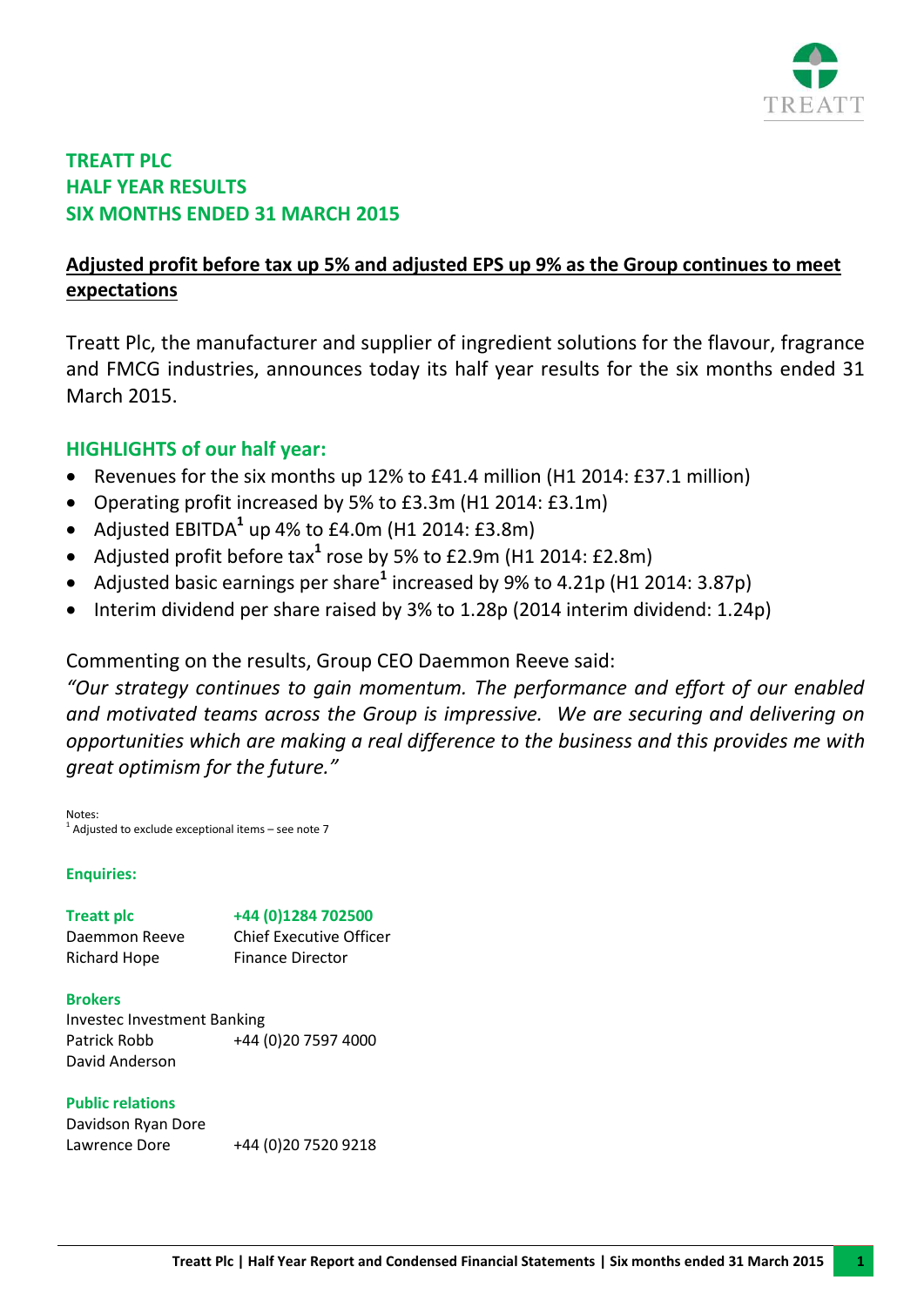

#### <span id="page-3-0"></span>**CHAIRMAN'S STATEMENT**

I am pleased to be reporting a solid set of results for the first six months of the current financial year and the progress made in the business in order to meet our long term strategic objectives. Adjusted<sup>1</sup> EBITDA has improved by 4% to £4.0m (2014: £3.8m) with adjusted<sup>1</sup> profit before tax increasing by 5% to £2.9m (2014: £2.8m). Adjusted<sup>1</sup> earnings per share have increased by 9% to 4.21 pence per share (2014: 3.87 pence per share).

The Board has declared an increase in the interim dividend of 3% to 1.28 pence per share (2014: 1.24 pence per share) which represents approximately one third of the previous year's total dividend in line with the Board's policy. Naturally, the total dividend for the year will continue to be guided by the overarching policy of maintaining a dividend cover of between 2-2.5X on a rolling three year basis. The interim dividend will be payable on 16 October 2015 to all shareholders on the register at close of business on 11 September 2015.

The first half of the financial year saw revenue grow by an encouraging 12% to £41.4m (2014: £37.1m) with a consequent increase in gross profit of 9% to £9.1m (2014: £8.4m). Margins in the first six months of the financial year have, as anticipated, been impacted by adverse raw material price movements in relation to some longer term fixed price contracts.

There has been a small increase in net debt of £0.3m (2014: £3.1m increase) as the Group generated free cash inflow of £0.9m (2014: outflow £2.2m) in the period. The Group would expect to report an increase in net debt at this time of year, as inventory is built up to support the seasonally stronger sales in the second half. However, a number of strategic business developments have resulted in improvements in the underlying cash performance of the business.

There are hedging instruments in place to protect the Group from the full impact of foreign exchange rate volatility, particularly in respect of the US Dollar and Euro. Overall, this resulted in a short term FX loss, included within administrative expenses, of £0.4m which we expect to be offset by corresponding FX gains or margin improvements in H2.

The Group's strategy is to focus on delivering added-value ingredient solutions across key market segments in the flavour, fragrance, cosmetics, and in particular, the beverage sectors. We are making particularly good progress in the beverage sector which itself breaks down into a number of important segments for Treatt, including the fast growing craft beer market. The beverage market continues to innovate and brings opportunities to develop new products in these areas, especially the wellness and natural areas as demand grows for lower calorie and health-conscious products. We believe our experience in operating in these markets is a critical factor in our success but another is the close commercial and technical relationships we develop with key, targeted customers to deliver the difference they seek. In the first half of the year, we have achieved a number of new business wins leveraging our expertise in these areas.

Shareholders who attended January's AGM will have seen the new product development centre, including new sensory, applications and brewing capabilities, which we opened earlier this year at our UK site in Bury St. Edmunds. Building collaborative commercial and technical platforms such as this provides the environment that our customers expect and enhances our opportunities to achieve long-term success.

As we reported in March 2015, the Board has been actively considering a number of options with regard to our UK plant which no longer meets the medium to long term needs of the business. We believe that the best option for the future growth of the business will come in the form of a full site re-location within the Bury St. Edmunds area with new modern and efficient manufacturing and technical facilities. This will enable a material increase in our value-added capabilities through greater investment in innovation and R&D capabilities, lower cost production, and reduced inefficiencies and maintenance costs. Above all, this will enable us to partner on a much greater scale with global FMCG customers to deliver the innovative solutions they require.

Whilst plans are still being finalised, current indications are that the move is likely to cost in the region of £15m to £20m net of disposal proceeds, but will enable us to deliver greater returns for shareholders. As previously stated, we will consult with key stakeholders to ensure their support as these plans come together.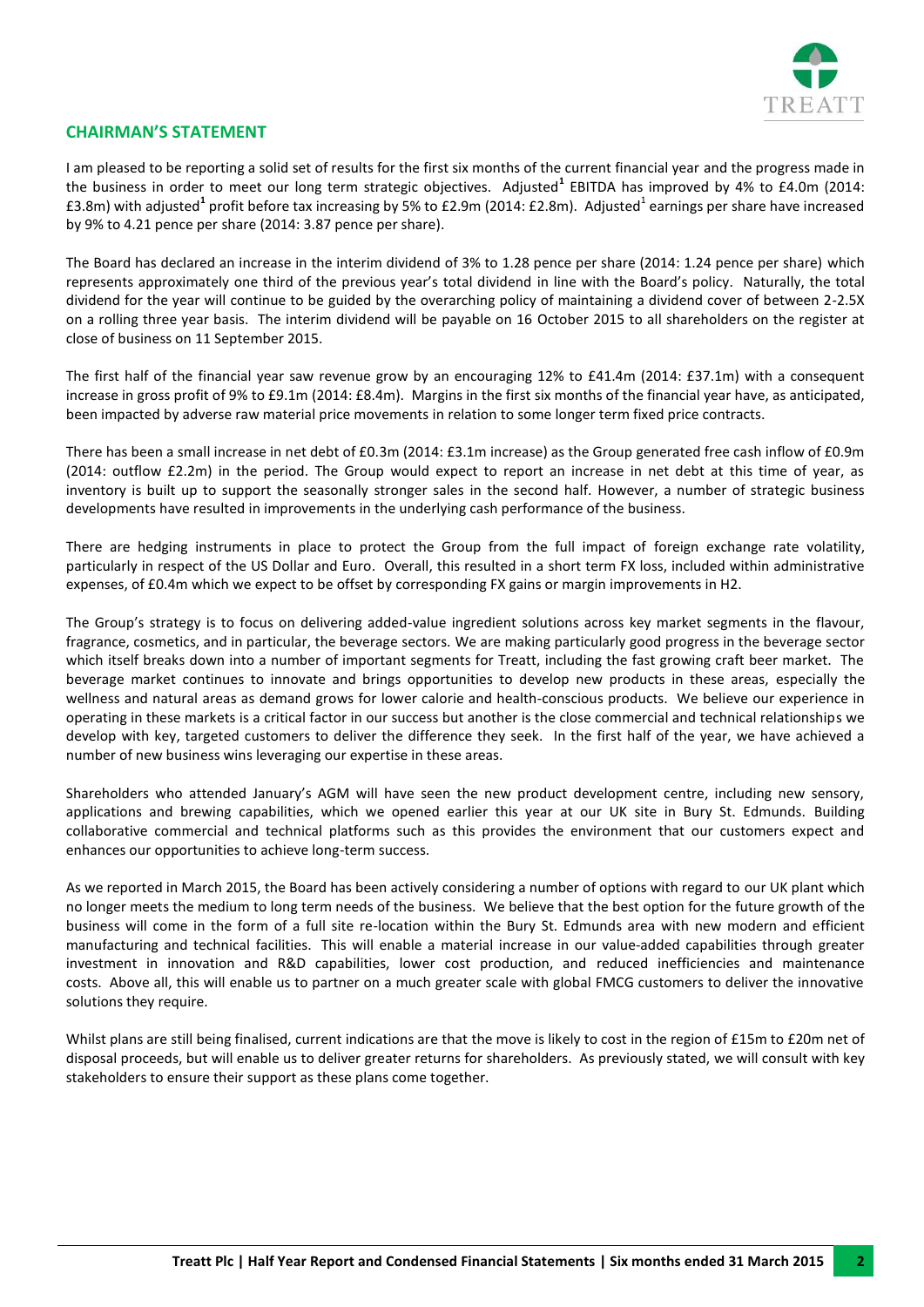

#### **Prospects**

The third quarter of the financial year has started steadily and with order books up on the prior year, the Board remains confident at this early stage of the second half that the Group will meet its expectations for the year ending 30 September 2015. Over the remainder of the year, we will continue to develop and evolve our strategy in order to build a stronger, more profitable business for the long term.

#### **TIM JONES**

Chairman 18 May 2015

Notes:

 $<sup>1</sup>$  Adjusted to exclude exceptional items – see not[e 7](#page-14-0)</sup>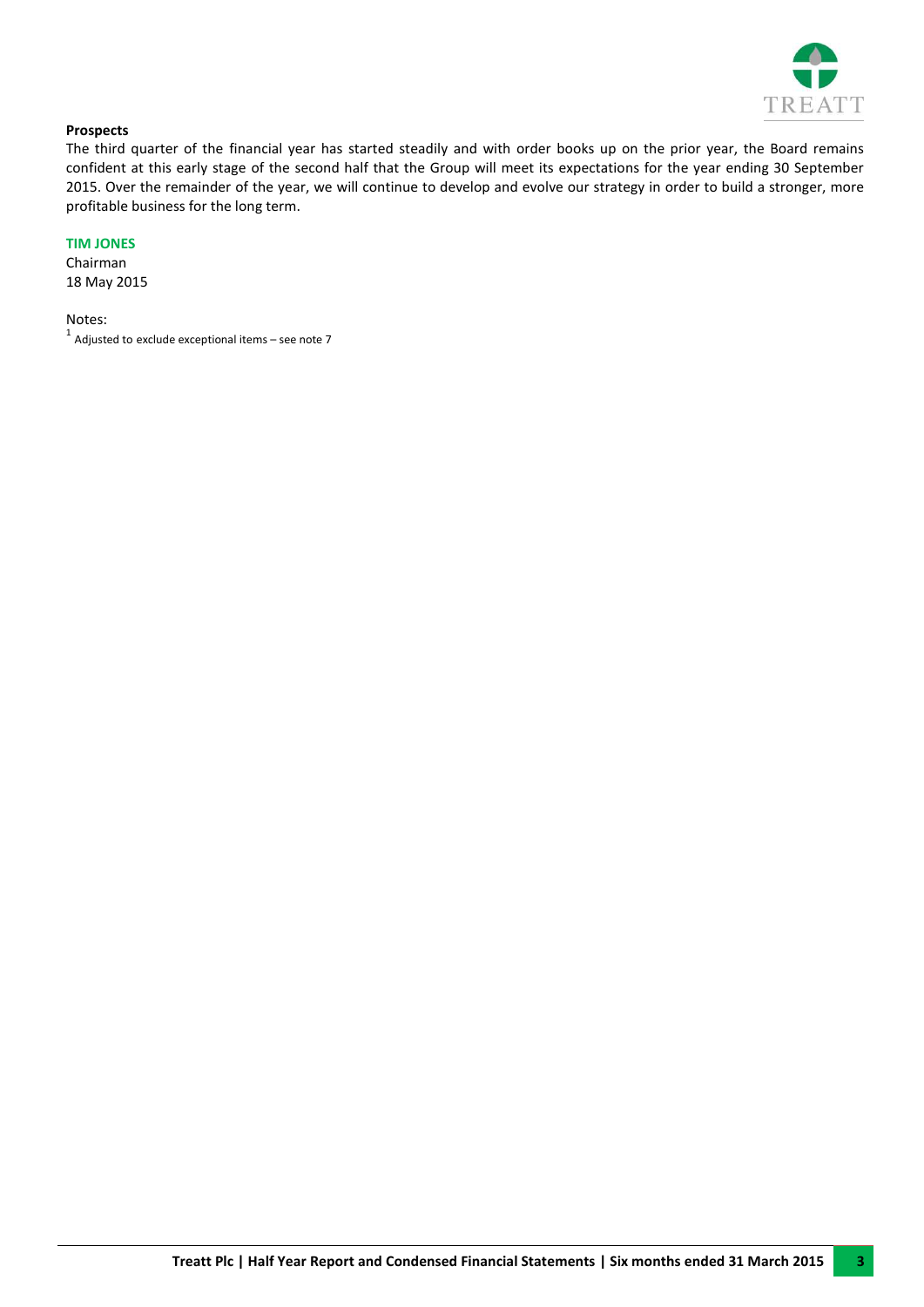

## **TREATT PLC**

## <span id="page-5-0"></span>**HALF YEAR FINANCIAL STATEMENTS CONDENSED GROUP INCOME STATEMENT for the six months ended 31 March 2015**

|                                                                    | <b>Notes</b>     | Six months to<br>31 March<br>2015<br>(unaudited)<br>£'000 | Six months to<br>31 March<br>2014<br>(unaudited)<br>£'000 | Year to<br>30 September<br>2014<br>(audited)<br>£'000 |
|--------------------------------------------------------------------|------------------|-----------------------------------------------------------|-----------------------------------------------------------|-------------------------------------------------------|
| <b>Revenue</b>                                                     | 6                | 41,408                                                    | 37,106                                                    | 79,189                                                |
| Cost of sales                                                      |                  | (32, 266)                                                 | (28, 691)                                                 | (61, 218)                                             |
| <b>Gross profit</b>                                                |                  | 9,142                                                     | 8,415                                                     | 17,971                                                |
| Administrative expenses                                            |                  | (5,837)                                                   | (5, 268)                                                  | (10, 343)                                             |
| <b>Operating profit</b>                                            |                  | 3,305                                                     | 3,147                                                     | 7,628                                                 |
| Finance revenue                                                    |                  | $\mathbf{1}$                                              | $\mathbf{1}$                                              | 1                                                     |
| Finance costs                                                      |                  | (369)                                                     | (352)                                                     | (725)                                                 |
| <b>Profit before taxation and exceptional items</b>                |                  | 2,937                                                     | 2,796                                                     | 6,904                                                 |
| <b>Exceptional items</b>                                           | 7                | (98)                                                      | (236)                                                     | (1, 402)                                              |
| <b>Profit before taxation</b>                                      |                  | 2,839                                                     | 2,560                                                     | 5,502                                                 |
| Taxation                                                           | 8                | (769)                                                     | (809)                                                     | (1, 553)                                              |
| Profit for the period attributable to owners of the Parent Company |                  | 2,070                                                     | 1,751                                                     | 3,949                                                 |
| <b>Earnings per share</b>                                          |                  |                                                           |                                                           |                                                       |
| <b>Basic</b>                                                       | $\boldsymbol{9}$ | 4.02p                                                     | 3.41p                                                     | 7.69p                                                 |
| <b>Diluted</b>                                                     | 9                | 4.00p                                                     | 3.39 <sub>p</sub>                                         | 7.66p                                                 |
| Adjusted basic                                                     | 9                | 4.21p                                                     | 3.87p                                                     | 9.95p                                                 |
| Adjusted diluted                                                   | 9                | 4.19p                                                     | 3.85p                                                     | 9.91p                                                 |

All amounts relate to continuing operations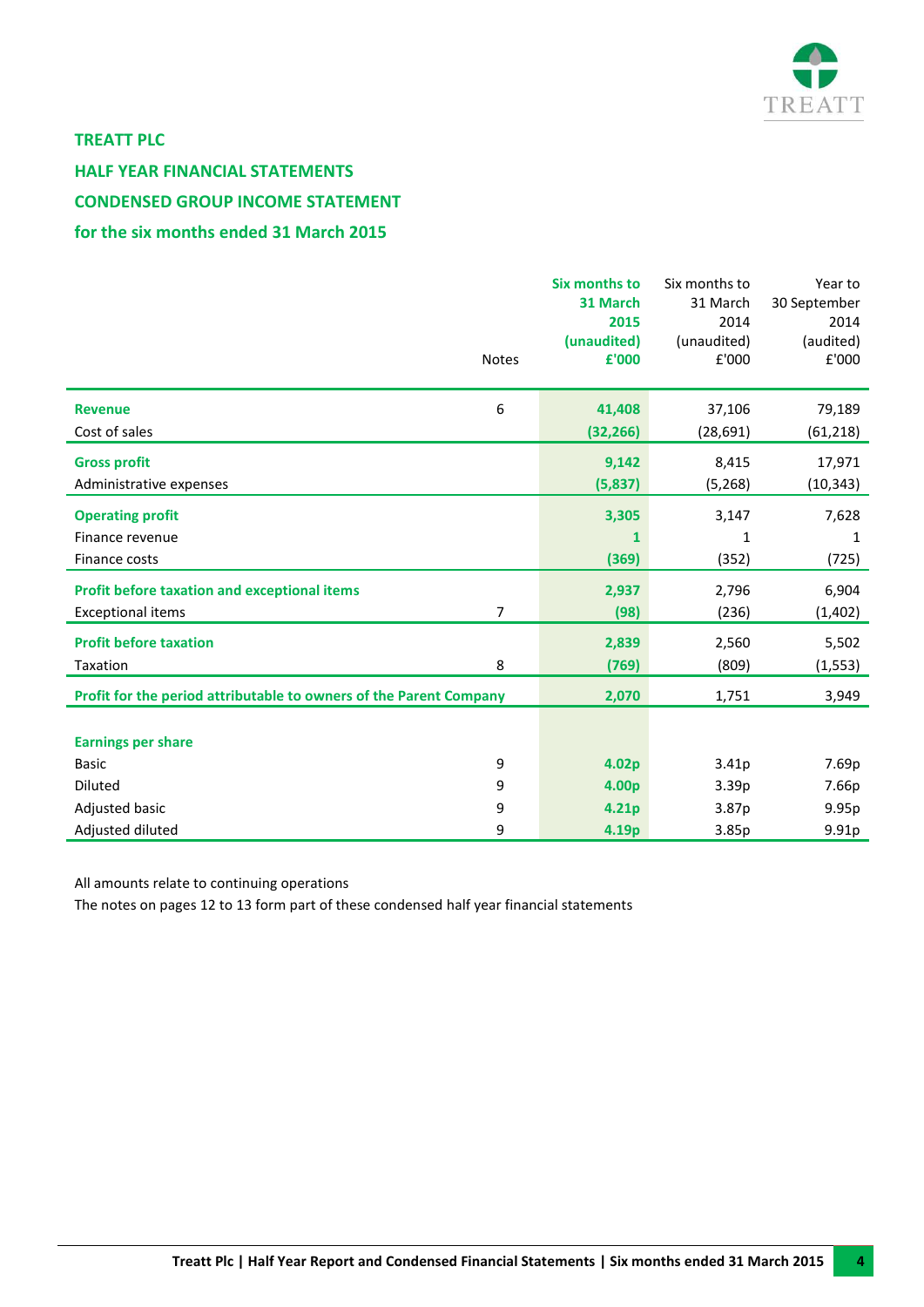

## <span id="page-6-0"></span>**CONDENSED GROUP STATEMENT OF COMPREHENSIVE INCOME**

## **for the six months ended 31 March 2015**

|                                                                      | <b>Six months to</b> | Six months to | Year to      |
|----------------------------------------------------------------------|----------------------|---------------|--------------|
|                                                                      | 31 March             | 31 March      | 30 September |
|                                                                      | 2015                 | 2014          | 2014         |
|                                                                      | (unaudited)          | (unaudited)   | (audited)    |
|                                                                      | £'000                | f'000         | f'000        |
| Profit for the period attributable to owners of the Parent Company   | 2,070                | 1,751         | 3,949        |
| Other comprehensive income/(expense):                                |                      |               |              |
| Items that may be reclassified subsequently to profit or loss:       |                      |               |              |
| Currency translation differences on foreign currency net investments | 1,275                | (367)         | 20           |
| Current tax on foreign currency translation differences              | (8)                  | 3             | (11)         |
| Fair value movement on cash flow hedges                              | (364)                | (16)          | 16           |
| Deferred tax on fair value movement                                  | 73                   | (2)           | (8)          |
|                                                                      | 976                  | (382)         | 17           |
|                                                                      |                      |               |              |
| Items that will not be reclassified subsequently to profit or loss:  |                      |               |              |
| Actuarial loss on defined benefit pension scheme                     | (1, 371)             | (112)         | (1, 170)     |
| Current tax credit on actuarial loss                                 | 21                   | 25            | 51           |
| Deferred tax credit on actuarial loss                                | 254                  |               | 188          |
|                                                                      | (1,096)              | (87)          | (931)        |
|                                                                      |                      |               |              |
| Other comprehensive expense for the period                           | (120)                | (469)         | (914)        |
|                                                                      |                      |               |              |
| Total comprehensive income for the period attributable               |                      |               |              |
| to owners of the Parent Company                                      | 1,950                | 1,282         | 3,035        |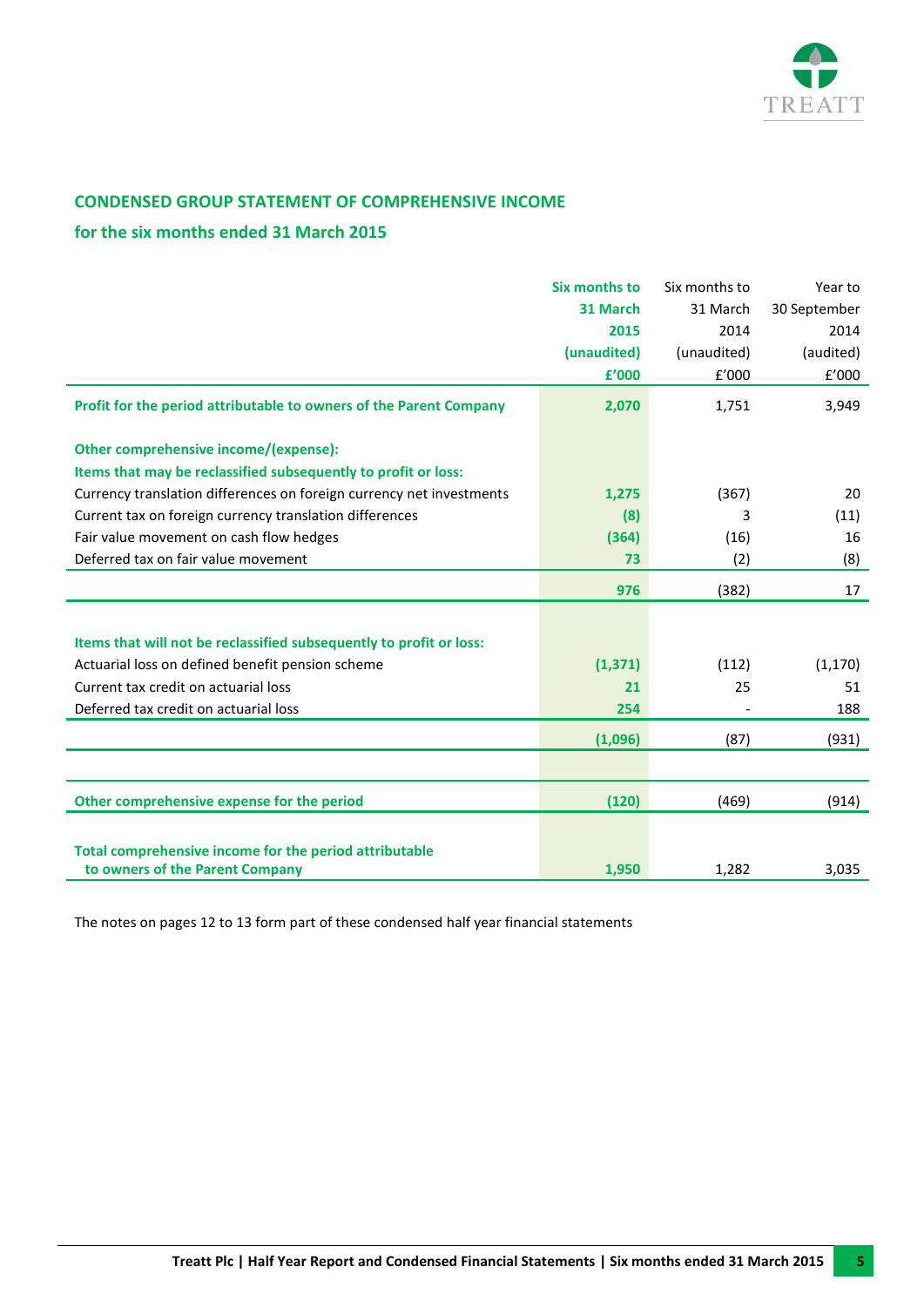

## <span id="page-7-0"></span>**CONDENSED GROUP STATEMENT OF CHANGES IN EQUITY**

## **for the six months ended 31 March 2015**

|                                           |         |         | Own shares     |         | Foreign  |          |                |
|-------------------------------------------|---------|---------|----------------|---------|----------|----------|----------------|
|                                           | Share   | Share   | in share       | Hedging | exchange | Retained | Total          |
|                                           | capital | premium | trusts         | reserve | reserve  | earnings | equity         |
|                                           | E'000   | f'000   | £'000          | £'000   | £'000    | £'000    | $\rm{f}$ '000  |
| 1 October 2013                            | 1,048   | 2,757   | (622)          | (487)   | 455      | 24,292   | 27,443         |
| Net profit for the period                 |         |         |                |         |          | 1,751    | 1,751          |
| Exchange differences net of tax           |         |         |                |         | (367)    | 3        | (364)          |
| Fair value movement on cash               |         |         |                |         |          |          |                |
| flow hedges net of tax                    |         |         |                | (16)    |          | (2)      | (18)           |
| Actuarial loss on defined benefit         |         |         |                |         |          |          |                |
| pension scheme net of tax                 |         |         |                |         |          | (87)     | (87)           |
| Total comprehensive income                |         |         |                | (16)    | (367)    | 1,665    | 1,282          |
| Transactions with owners:                 |         |         |                |         |          |          |                |
| <b>Dividends</b>                          |         |         |                |         |          | (565)    | (565)          |
| Share-based payments                      |         |         |                |         |          | 15       | 15             |
| 1 April 2014                              | 1,048   | 2,757   | (622)          | (503)   | 88       | 25,407   | 28,175         |
| Net profit for the period                 |         |         |                |         |          | 2,198    | 2,198          |
| Exchange differences net of tax           |         |         |                |         | 387      | (3)      | 384            |
| Fair value movement on cash               |         |         |                |         |          |          |                |
| flow hedges net of tax                    |         |         |                | 32      |          | 2        | 34             |
| Actuarial loss on defined benefit         |         |         |                |         |          |          |                |
| pension scheme net of tax                 |         |         |                |         |          | (1,083)  | (1,083)        |
| Transfer between reserves                 |         |         |                | 102     | (173)    | 71       |                |
| Taxation relating to items above          |         |         |                | (8)     | (11)     | 239      | 220            |
| Total comprehensive income                |         |         |                | 126     | 203      | 1,424    | 1,753          |
| Transactions with owners:                 |         |         |                |         |          |          |                |
| <b>Dividends</b>                          |         |         |                |         |          | (1, 334) | (1, 334)       |
| Share-based payments                      |         |         |                |         |          | 32       | 32             |
| Movement in own shares in share trust     |         |         | 73             |         |          |          | 73             |
| Gain on release of shares in share trust  |         |         |                |         |          | 18       | 18             |
| Taxation relating to items recognised     |         |         |                |         |          |          |                |
| directly in equity                        |         |         |                |         |          | 43       | 43             |
| 1 October 2014                            | 1,048   | 2,757   | (549)          | (377)   | 291      | 25,590   | 28,760         |
| Net profit for the period                 |         |         |                |         |          | 2,070    | 2,070          |
| <b>Exchange differences</b>               |         |         |                |         | 1,275    |          | 1,275          |
| Fair value movement on cash               |         |         |                |         |          |          |                |
| flow hedges                               |         |         |                | (364)   |          |          | (364)          |
| Actuarial loss on defined benefit         |         |         |                |         |          |          |                |
| pension scheme                            |         |         |                |         |          | (1, 371) | (1, 371)       |
| Taxation relating to items above          |         |         |                | 73      | (8)      | 275      | 340            |
| Total comprehensive income                |         |         | $\overline{a}$ | (291)   | 1,267    | 974      | 1,950          |
| Transactions with owners:                 |         |         |                |         |          |          |                |
| <b>Dividends</b>                          |         |         |                |         |          | (1,978)  | (1,978)        |
| Share-based payments                      |         |         |                |         |          | 103      | 103            |
| Movement in own shares in share trusts    |         |         | 2              |         |          |          | 2              |
| Gain on release of shares in share trusts |         |         |                |         |          | 29       | 29             |
| Issue of share capital                    | 2       |         |                |         |          |          | $\overline{2}$ |
| Taxation relating to items recognised     |         |         |                |         |          |          |                |
| directly in equity                        |         |         |                |         |          | 11       | 11             |
| 31 March 2015                             | 1,050   | 2,757   | (547)          | (668)   | 1,558    | 24,729   | 28,879         |
|                                           |         |         |                |         |          |          |                |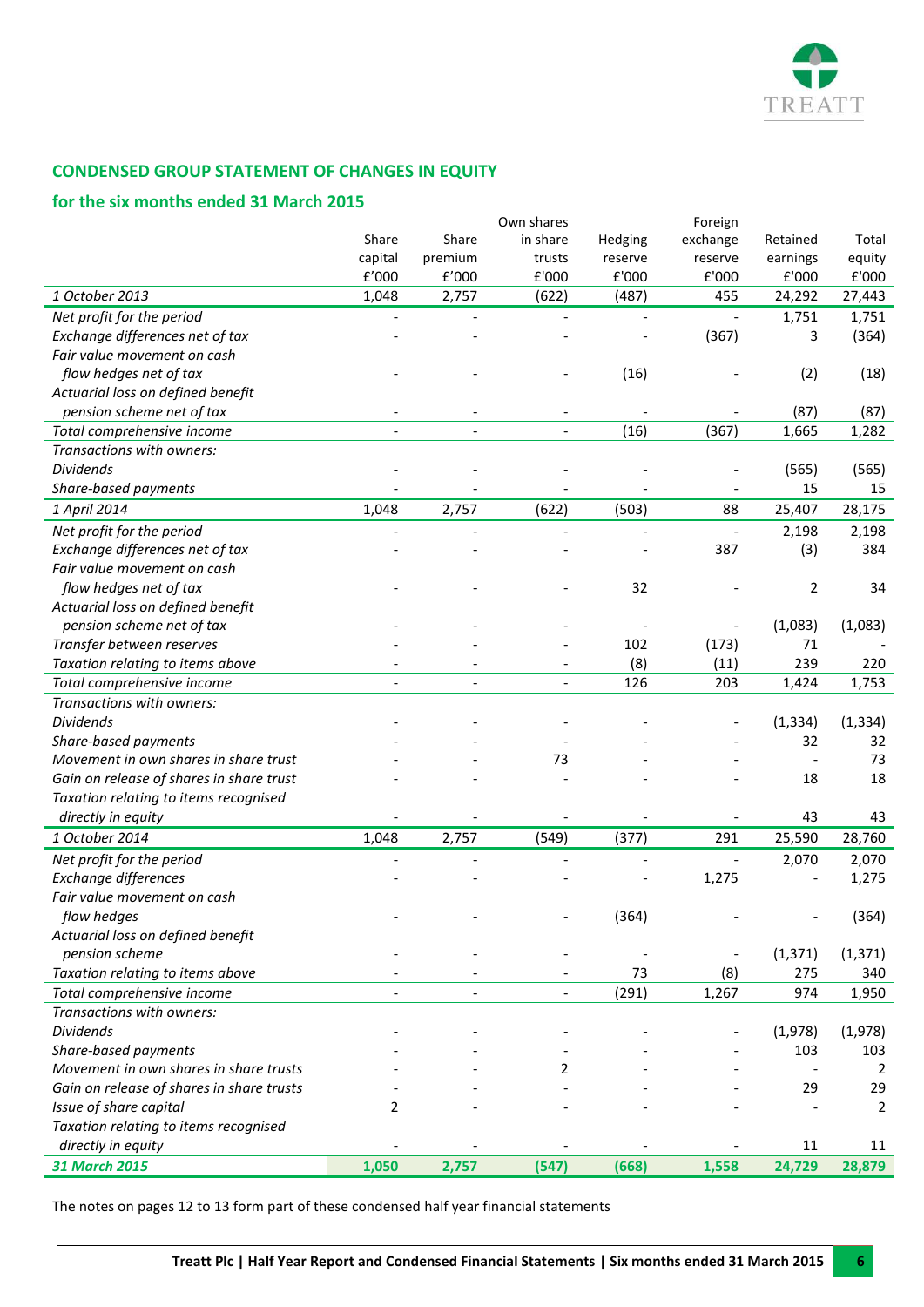

## <span id="page-8-0"></span>**CONDENSED GROUP BALANCE SHEET**

#### **as at 31 March 2015**

|                                  | As at       | As at       | As at        |
|----------------------------------|-------------|-------------|--------------|
|                                  | 31 March    | 31 March    | 30 September |
|                                  | 2015        | 2014        | 2014         |
|                                  | (unaudited) | (unaudited) | (audited)    |
|                                  | £'000       | E'000       | f'000        |
| <b>ASSETS</b>                    |             |             |              |
| <b>Non-current assets</b>        |             |             |              |
| Goodwill                         | 1,075       | 1,075       | 1,075        |
| Other intangible assets          | 684         | 627         | 726          |
| Property, plant and equipment    | 11,257      | 11,302      | 10,994       |
| Deferred tax assets              | 792         | 313         | 396          |
| Trade and other receivables      |             | 586         | 586          |
|                                  | 13,808      | 13,903      | 13,777       |
| <b>Current assets</b>            |             |             |              |
| Inventories                      | 26,371      | 27,127      | 28,020       |
| Trade and other receivables      | 18,830      | 16,234      | 14,509       |
| Current tax assets               | 14          | 20          | 340          |
| Derivative financial instruments |             |             | 92           |
| Cash and bank balances           |             | 531         | 629          |
|                                  | 3,254       |             |              |
|                                  | 48,469      | 43,912      | 43,590       |
| <b>Total assets</b>              | 62,277      | 57,815      | 57,367       |
| <b>LIABILITIES</b>               |             |             |              |
| <b>Current liabilities</b>       |             |             |              |
| <b>Borrowings</b>                | (3, 389)    | (4,634)     | (2, 356)     |
| Provisions                       | (450)       | (49)        | (920)        |
| Trade and other payables         | (12, 466)   | (13,028)    | (12,053)     |
| <b>Current tax liabilities</b>   | (798)       | (920)       | (676)        |
| Derivative financial instruments | (240)       |             |              |
| Redeemable loan notes payable    | (675)       |             |              |
|                                  | (18, 018)   | (18, 631)   | (16,005)     |
| <b>Net current assets</b>        | 30,451      | 25,281      | 27,585       |
|                                  |             |             |              |
| <b>Non-current liabilities</b>   |             |             |              |
| Borrowings                       | (9,779)     | (7, 262)    | (7, 857)     |
| Trade and other payables         |             | (23)        | (23)         |
| Post-employment benefits         | (3,797)     | (1,588)     | (2,529)      |
| Deferred tax liabilities         | (1, 108)    | (958)       | (1,007)      |
| Derivative financial instruments | (696)       | (503)       | (511)        |
| Redeemable loan notes payable    |             | (675)       | (675)        |
|                                  | (15, 380)   | (11,009)    | (12, 602)    |
| <b>Total liabilities</b>         | (33, 398)   | (29, 640)   | (28, 607)    |
| <b>Net assets</b>                | 28,879      | 28,175      | 28,760       |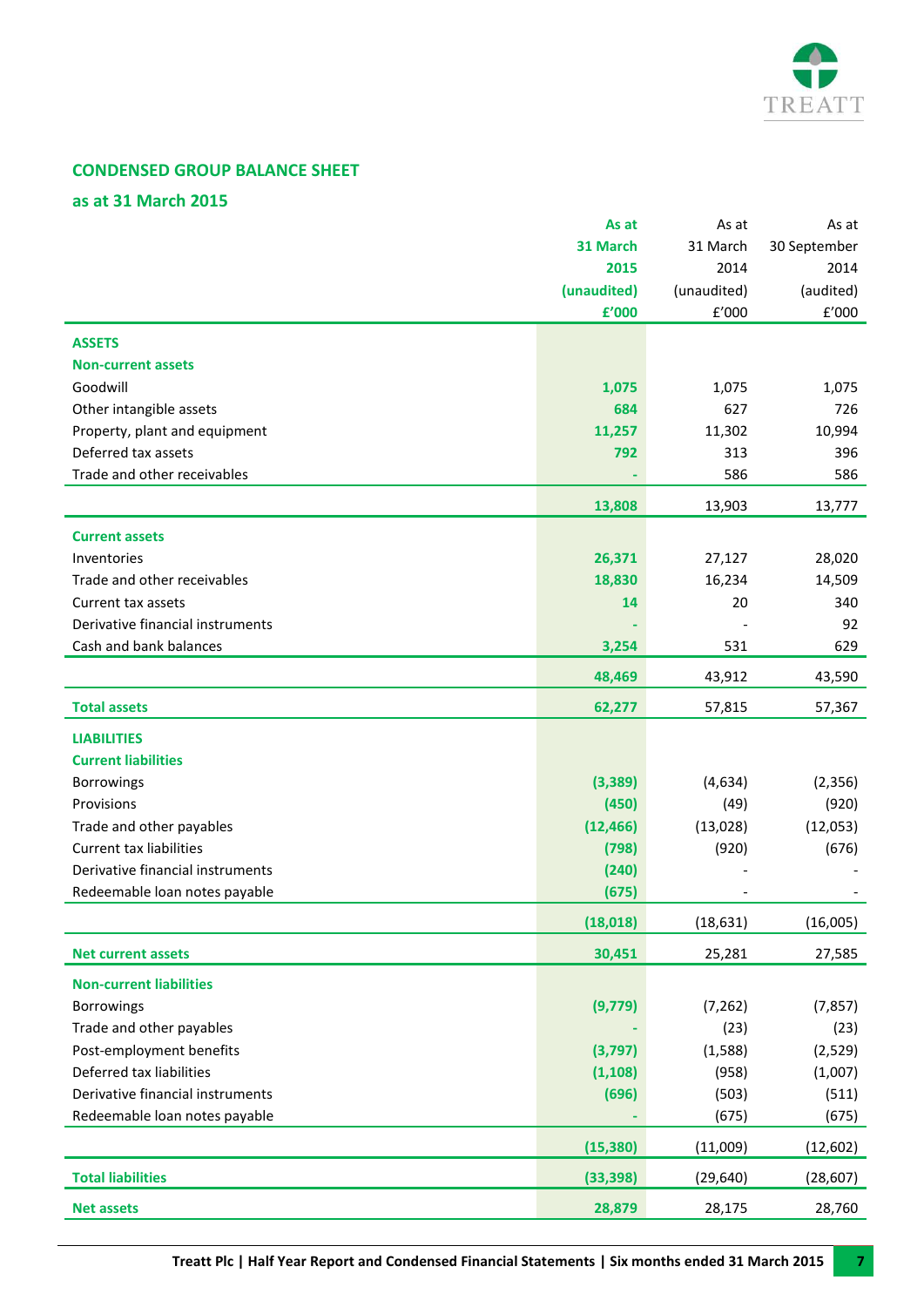

## **CONDENSED GROUP BALANCE SHEET (continued)**

## **as at 31 March 2015**

|                                                           | As at       | As at       | As at        |
|-----------------------------------------------------------|-------------|-------------|--------------|
|                                                           | 31 March    | 31 March    | 30 September |
|                                                           | 2015        | 2014        | 2014         |
|                                                           | (unaudited) | (unaudited) | (audited)    |
|                                                           | £'000       | f'000       | f'000        |
| <b>EQUITY</b>                                             |             |             |              |
| Share capital                                             | 1,050       | 1,048       | 1,048        |
| Share premium account                                     | 2,757       | 2,757       | 2,757        |
| Own shares in share trusts                                | (547)       | (622)       | (549)        |
| Hedging reserve                                           | (668)       | (503)       | (377)        |
| Foreign exchange reserve                                  | 1,558       | 88          | 291          |
| Retained earnings                                         | 24,729      | 25,407      | 25,590       |
| Total equity attributable to owners of the Parent Company | 28,879      | 28,175      | 28,760       |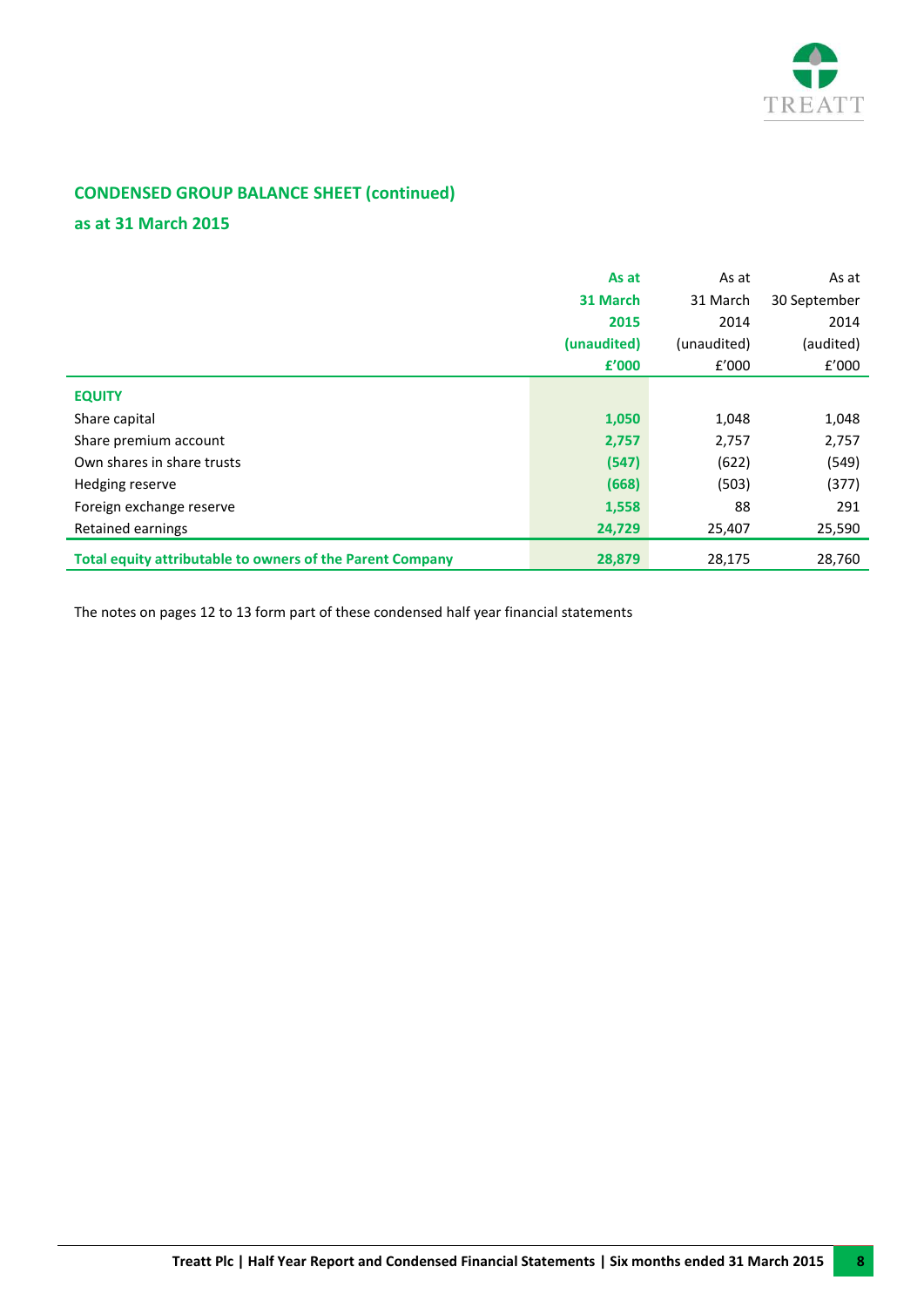

## <span id="page-10-0"></span>**CONDENSED GROUP STATEMENT OF CASH FLOWS for the six months ended 31 March 2015**

|                                                                 | <b>Six months to</b> | Six months to | Year to      |
|-----------------------------------------------------------------|----------------------|---------------|--------------|
|                                                                 | 31 March             | 31 March      | 30 September |
|                                                                 | 2015                 | 2014          | 2014         |
|                                                                 | (unaudited)          | (unaudited)   | (audited)    |
|                                                                 | £'000                | E'000         | f'000        |
| <b>Cash flow from operating activities</b>                      |                      |               |              |
| Profit before taxation                                          | 2,839                | 2,560         | 5,502        |
| <b>Adjusted for:</b>                                            |                      |               |              |
| Depreciation of property, plant and equipment                   | 614                  | 614           | 1,222        |
| Amortisation of intangible assets                               | 93                   | 84            | 172          |
| Loss on disposal of property, plant and equipment               | 47                   | 7             | 17           |
| Gain on disposal of intangible assets                           |                      |               | (2)          |
| Net finance costs                                               | 368                  | 351           | 724          |
| Share-based payments                                            | 100                  | 15            | 46           |
| Decrease in fair value of derivatives                           | 115                  | 129           | 115          |
| Decrease in post-employment benefit obligations                 | (102)                | (113)         | (230)        |
| Operating cash flow before movements in working capital         | 4,074                | 3,647         | 7,566        |
| <b>Movements in working capital:</b>                            |                      |               |              |
| Decrease/(increase) in inventories                              | 2,578                | (3, 728)      | (4, 322)     |
| Increase in trade and other receivables                         | (3, 311)             | (3, 141)      | (1, 331)     |
| (Decrease)/increase in trade and other payables, and provisions | (1, 721)             | 1,844         | 1,615        |
| <b>Cash generated from operations</b>                           | 1,620                | (1, 378)      | 3,528        |
| <b>Taxation paid</b>                                            | (343)                | (420)         | (1, 552)     |
| Net cash from operating activities                              | 1,277                | (1,798)       | 1,976        |
| <b>Cash flow from investing activities</b>                      |                      |               |              |
| Proceeds on disposal of property, plant and equipment           |                      |               | 4            |
| Purchase of property, plant and equipment                       | (376)                | (385)         | (538)        |
| Purchase of intangible assets                                   | (49)                 | (28)          | (212)        |
| Interest received                                               | $\mathbf{1}$         | 1             | $\mathbf{1}$ |
|                                                                 | (424)                | (412)         | (745)        |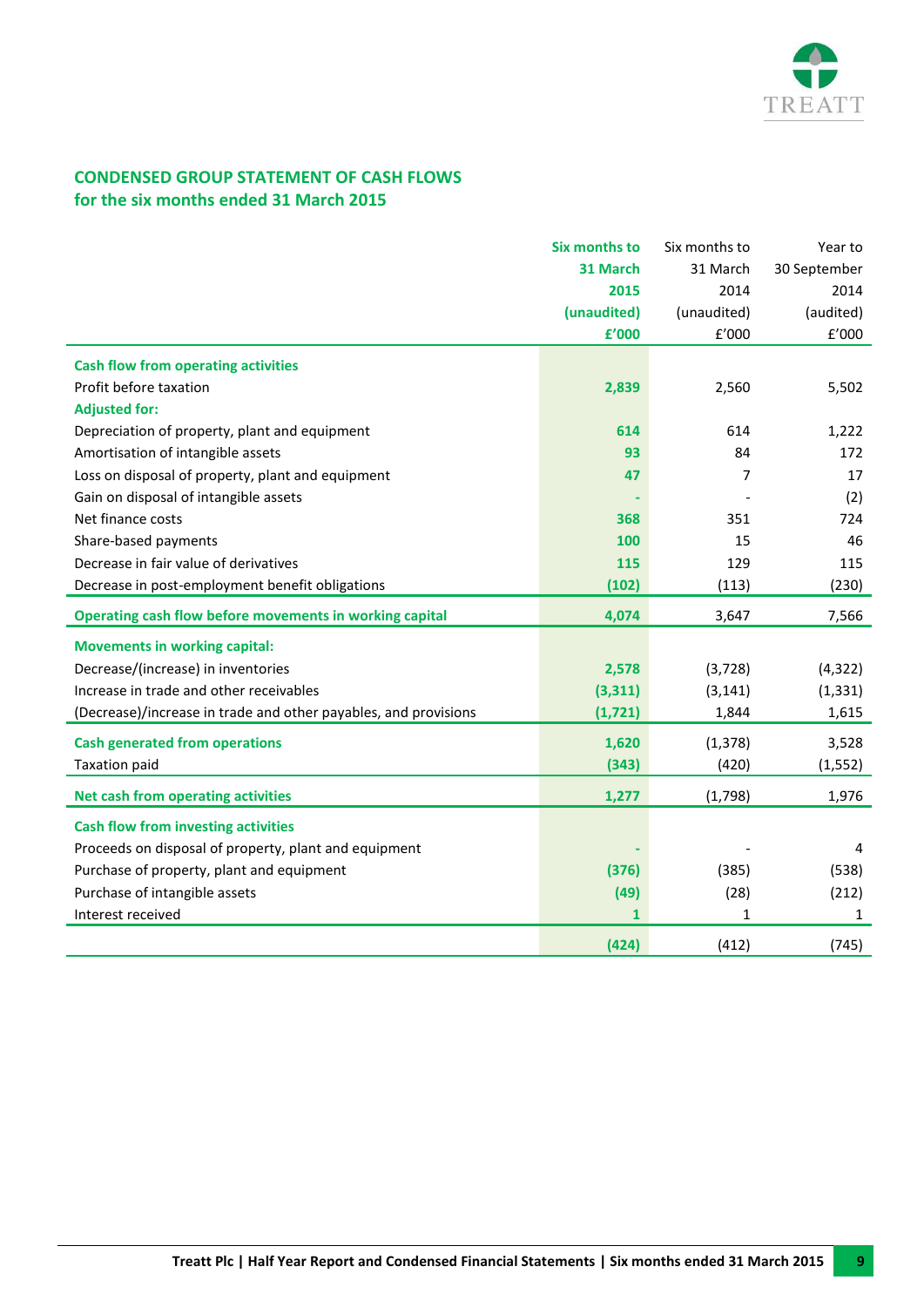

## **CONDENSED GROUP STATEMENT OF CASH FLOWS (continued) for the six months ended 31 March 2015**

|                                                      | <b>Six months to</b> | Six months to | Year to      |
|------------------------------------------------------|----------------------|---------------|--------------|
|                                                      | 31 March             | 31 March      | 30 September |
|                                                      | 2015                 | 2014          | 2014         |
|                                                      | (unaudited)          | (unaudited)   | (audited)    |
|                                                      | £'000                | f'000         | f'000        |
| <b>Cash flow from financing activities</b>           |                      |               |              |
| Increase/(decrease) in bank loans                    | 354                  | (363)         | 215          |
| Interest paid                                        | (369)                | (352)         | (725)        |
| Dividends paid                                       | (638)                | (565)         | (1,899)      |
| Net purchase of own shares by share trusts           | 33                   |               | 91           |
|                                                      | (620)                | (1, 280)      | (2,318)      |
| Net increase/(decrease) in cash and cash equivalents | 233                  | (3, 490)      | (1,087)      |
| Effect of foreign exchange rates                     | 8                    | (15)          | 13           |
| Movement in cash and cash equivalents in the period  | 241                  | (3,505)       | (1,074)      |
| Cash and cash equivalents at beginning of period     | 21                   | 1,095         | 1,095        |
| Cash and cash equivalents at end of period           | 262                  | (2, 410)      | 21           |
|                                                      |                      |               |              |
| <b>Cash and cash equivalents comprise:</b>           |                      |               |              |
| Cash and bank balances                               | 3,254                | 531           | 629          |
| <b>Bank borrowings</b>                               | (2,992)              | (2, 941)      | (608)        |
|                                                      | 262                  | (2, 410)      | 21           |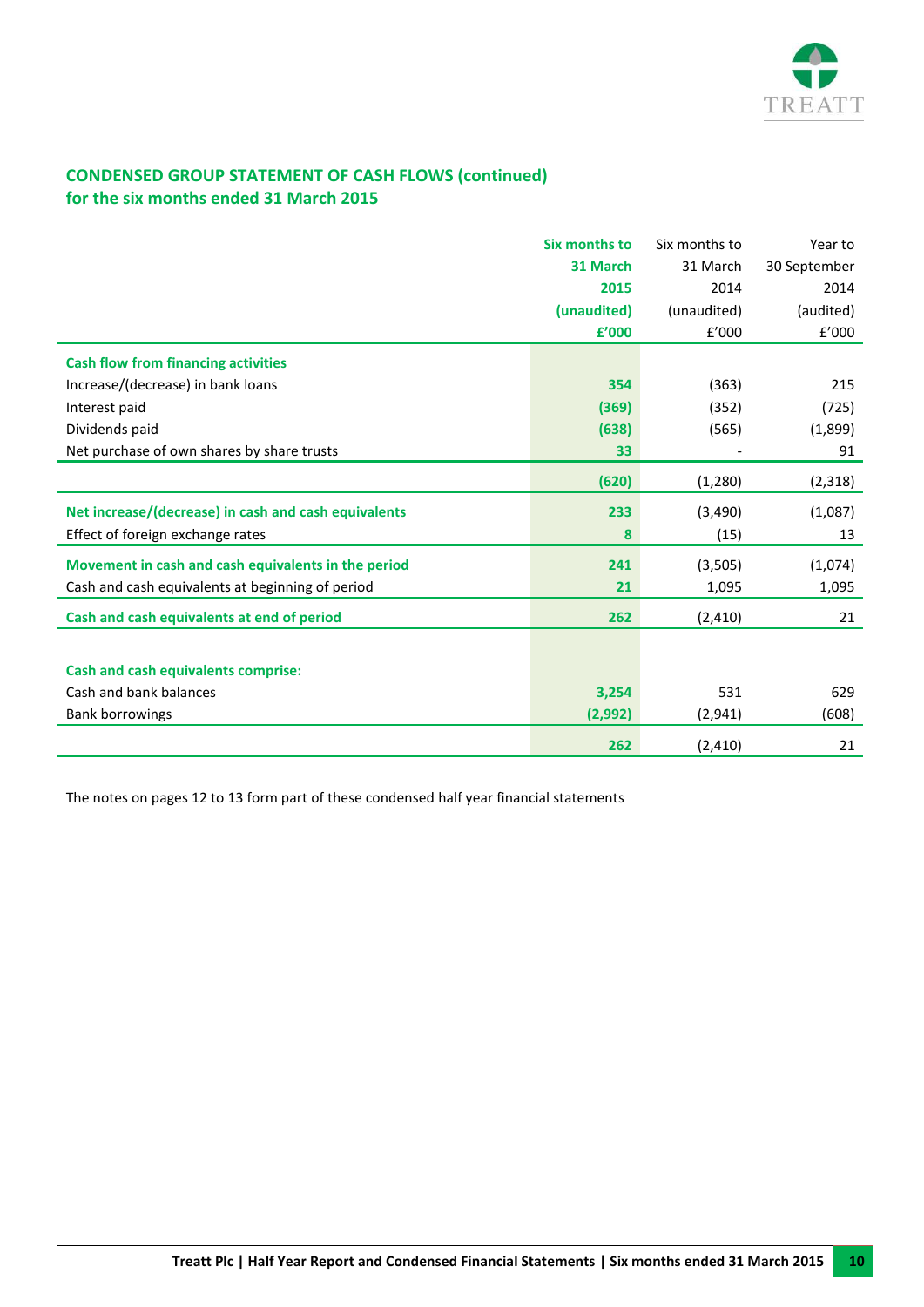

## <span id="page-12-0"></span>**CONDENSED GROUP RECONCILIATION OF NET CASH FLOW TO MOVEMENT IN NET DEBT for the six months ended 31 March 2015**

|                                                     | Six months to | Six months to | Year to      |
|-----------------------------------------------------|---------------|---------------|--------------|
|                                                     | 31 March      | 31 March      | 30 September |
|                                                     | 2015          | 2014          | 2014         |
|                                                     | (unaudited)   | (unaudited)   | (audited)    |
|                                                     | £'000         | E'000         | f'000        |
| Movement in cash and cash equivalents in the period | 241           | (3,505)       | (1,074)      |
| Increase in bank loans                              | (354)         | 363           | (215)        |
| Cash outflow from changes in net debt in the period | (113)         | (3, 142)      | (1, 289)     |
| Effect of foreign exchange rates                    | (217)         | 71            | (1)          |
| Movement in net debt in the period                  | (330)         | (3,071)       | (1,290)      |
| Net debt at beginning of period                     | (9,584)       | (8, 294)      | (8, 294)     |
| Net debt at end of period                           | (9, 914)      | (11, 365)     | (9,584)      |

The notes on page[s 12](#page-13-0) to [13](#page-17-0) form part of these condensed half year financial statements

#### **Responsibility statement**

We confirm that to the best of our knowledge:

(a) the condensed set of financial statements for the six months ended 31 March 2015 has been prepared in accordance with IAS 34

(b) the half year report and condensed financial statements includes a fair review of the information required by DTR 4.2.7R (indication of important events during the first six months and description of principal risks and uncertainties for the remaining six months of the year)

(c) the half year report and condensed financial statements includes a fair review of the information required by DTR 4.2.8R (disclosure of related party transactions and changes therein).

By order of the Board

**RICHARD HOPE** Finance Director 18 May 2015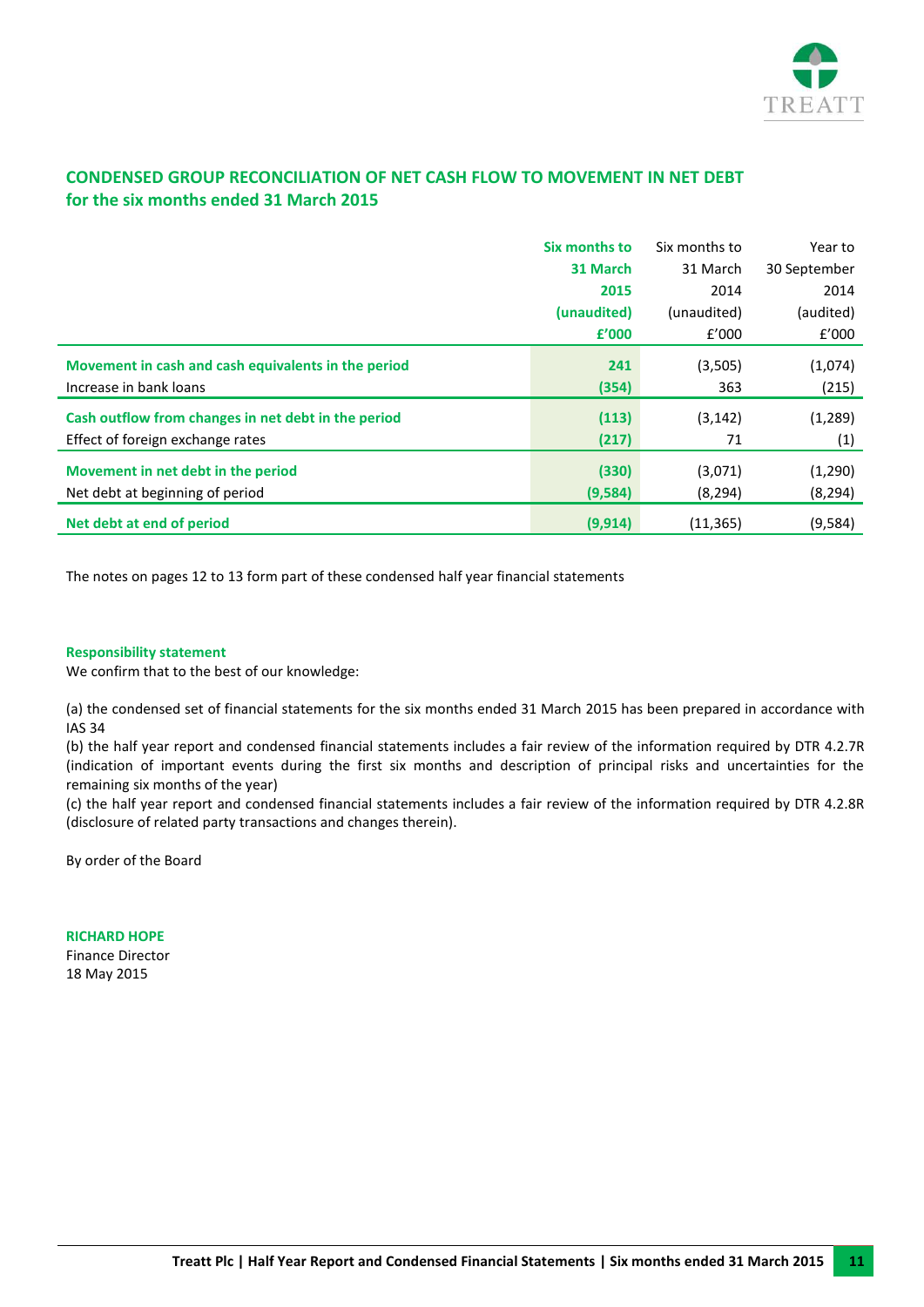

#### <span id="page-13-0"></span>**NOTES TO THE UNAUDITED HALF YEAR FINANCIAL STATEMENTS**

#### **1. Basis of preparation**

The Group is required to prepare its condensed half year financial statements in accordance with accounting standards adopted for use in the European Union (International Financial Reporting Standards (IFRS)). The Group has adopted the reporting requirements of IAS 34 'Interim Financial Reporting'.

The consolidated condensed half year financial statements are prepared on the basis of all International Accounting Standards (IAS) and IFRS published by the International Accounting Standards Board (IASB) that are currently in issue. New interpretations may be issued by the International Financial Reporting Interpretations Committee (IFRIC) on existing standards and best practice continues to evolve. It is therefore possible that the accounting policies set out below may be updated by the time the Group prepares its full set of financial statements under IFRS for the year ending 30 September 2015.

The information relating to the six months ended 31 March 2015 and 31 March 2014 is unaudited and does not constitute statutory accounts. The statutory accounts for the year ended 30 September 2014 have been reported on by the company's auditors and delivered to the Registrar of Companies. The report of the auditors was unqualified, did not include a reference to any matters to which the auditors drew attention by way of emphasis without qualifying their report and did not contain a statement under section 498 of the Companies Act 2006. These condensed half year financial statements for the six months ended 31 March 2015 have neither been audited nor formally reviewed by the Group's auditors.

#### **2. Accounting policies**

These condensed half year financial statements have been prepared on the basis of the same accounting policies and presentation set out in the Group's 30 September 2014 annual report.

There were no new standards, or amendments to standards, which are mandatory and relevant to the Group for the first time for the financial year ending 30 September 2015 which have had a material effect on these condensed half year financial statements.

#### **3. Accounting estimates**

The preparation of the condensed half year financial statements requires management to make judgements, estimates and assumptions that affect the application of accounting policies and the reported amounts of assets and liabilities, income and expenses. In preparing these condensed half year financial statements, the significant judgements made by management in applying the Group's accounting policies and the key sources of estimation uncertainty were the same as those applied to the audited consolidated financial statements as at, and for the year ended, 30 September 2014.

#### **4. Going concern**

As at the date of this report, the Directors have a reasonable expectation that the Group has adequate resources to continue in business for the foreseeable future. Since the period end all the Group's expiring banking facilities have been renewed on existing or improved terms. Accordingly, the condensed half year financial statements have been prepared on the going concern basis.

#### **5. Risks and uncertainties**

The operation of a public company involves a series of risks and uncertainties across a range of strategic, commercial, operational and financial areas. The principal risks and uncertainties that could have a material impact on the Group's performance over the remaining six months of this financial year (for example, causing actual results to differ materially from expected results or from those experienced previously) are the same as those detailed on pages 17-18 of the 2014 Annual Report and Financial Statements.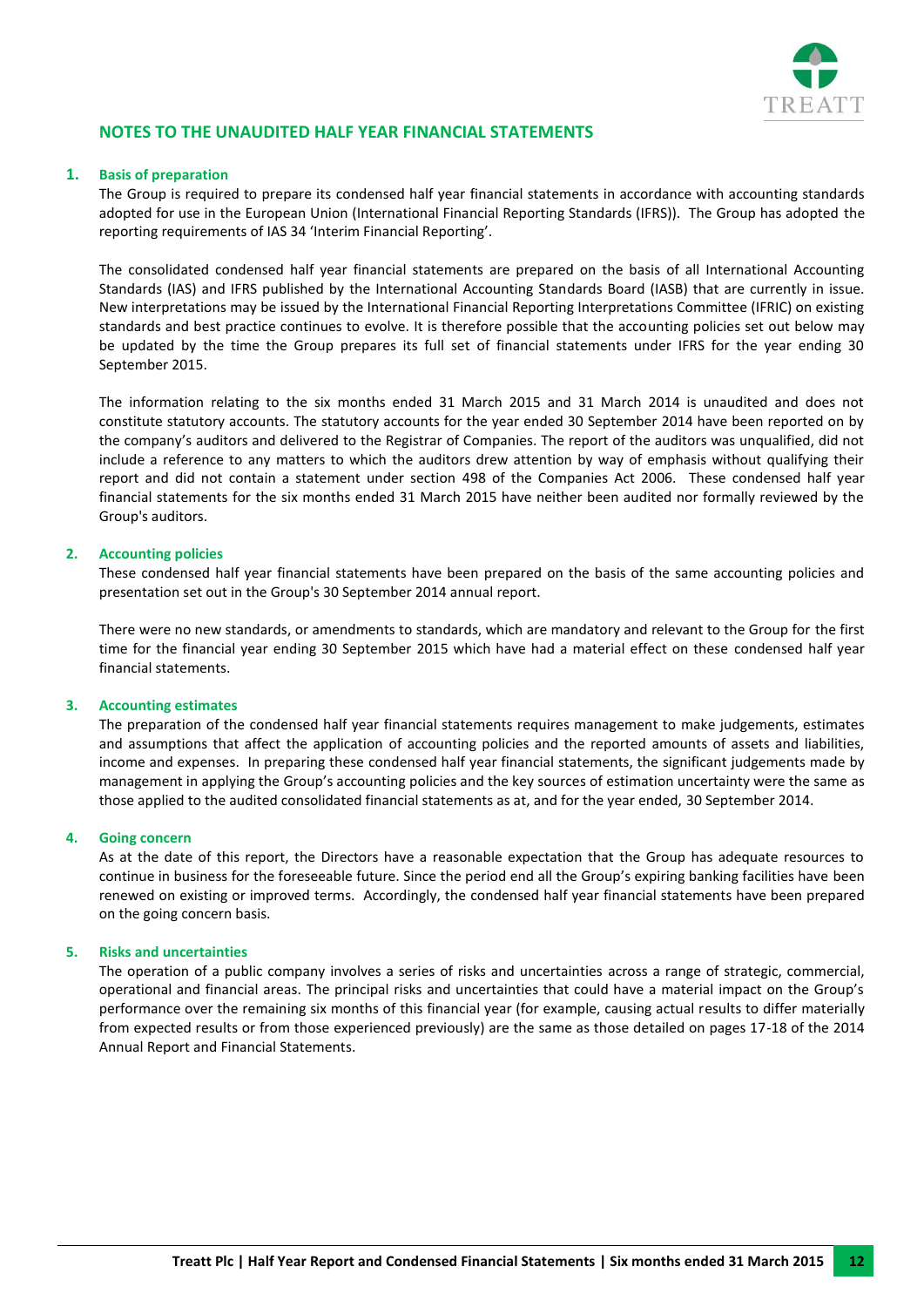

#### <span id="page-14-1"></span>**6. Segmental information**

#### **Business segments**

IFRS 8 requires operating segments to be identified on the basis of internal financial information reported to the Chief Operating Decision Maker (CODM). The Group's CODM has been identified as the Board of Directors who are primarily responsible for the allocation of resources to the segments and for assessing their performance. The disclosure in the Group accounts of segmental information is consistent with the information used by the CODM in order to assess profit performance from the Group's operations.

The Group operates as one global business segment. The Group is engaged in the manufacture and supply of ingredient solutions for the flavour, fragrance and FMCG industries with manufacturing sites in the UK, US and Kenya. Many of the Group's activities, including sales, purchasing, manufacturing, technical, IT and finance are managed globally on a Group basis.

#### **Geographical segments**

The following table provides an analysis of the Group's revenue by geographical market:

|                   | Six months to | Six months to | Year to      |
|-------------------|---------------|---------------|--------------|
|                   | 31 March      | 31 March      | 30 September |
|                   | 2015          | 2014          | 2014         |
|                   | (unaudited)   | (unaudited)   | (audited)    |
|                   | £'000         | f'000         | £'000        |
| United Kingdom    | 5,392         | 4,744         | 9,975        |
| Rest of Europe    | 11,271        | 10,928        | 21,566       |
| The Americas      | 16,254        | 13,136        | 29,638       |
| Rest of the World | 8,491         | 8,298         | 18,010       |
|                   | 41,408        | 37,106        | 79,189       |

#### <span id="page-14-0"></span>**7. Exceptional items**

The exceptional items referred to in the income statement can be categorised as follows:

|                             | Six months to | Six months to            | Year to      |
|-----------------------------|---------------|--------------------------|--------------|
|                             | 31 March      | 31 March                 | 30 September |
|                             | 2015          | 2014                     | 2014         |
|                             | (unaudited)   | (unaudited)              | (audited)    |
|                             | £'000         | f'000                    | £'000        |
| Legal and professional fees | 98            | 236                      | 292          |
| Agency termination          | ۰             | $\overline{\phantom{a}}$ | 1,110        |
|                             | 98            | 236                      | 1,402        |

The exceptional items in the year all relate to non-recurring items. The legal and professional fees relate to the earnout dispute in relation to the acquisition of the Earthoil Group, which remains on-going.

#### <span id="page-14-2"></span>**8. Taxation**

Taxation has been provided on pre-exceptional profits at 26.2% (six months ended 31 March 2014: 28.9%) which is the effective group rate currently anticipated for the financial year ending 30 September 2015.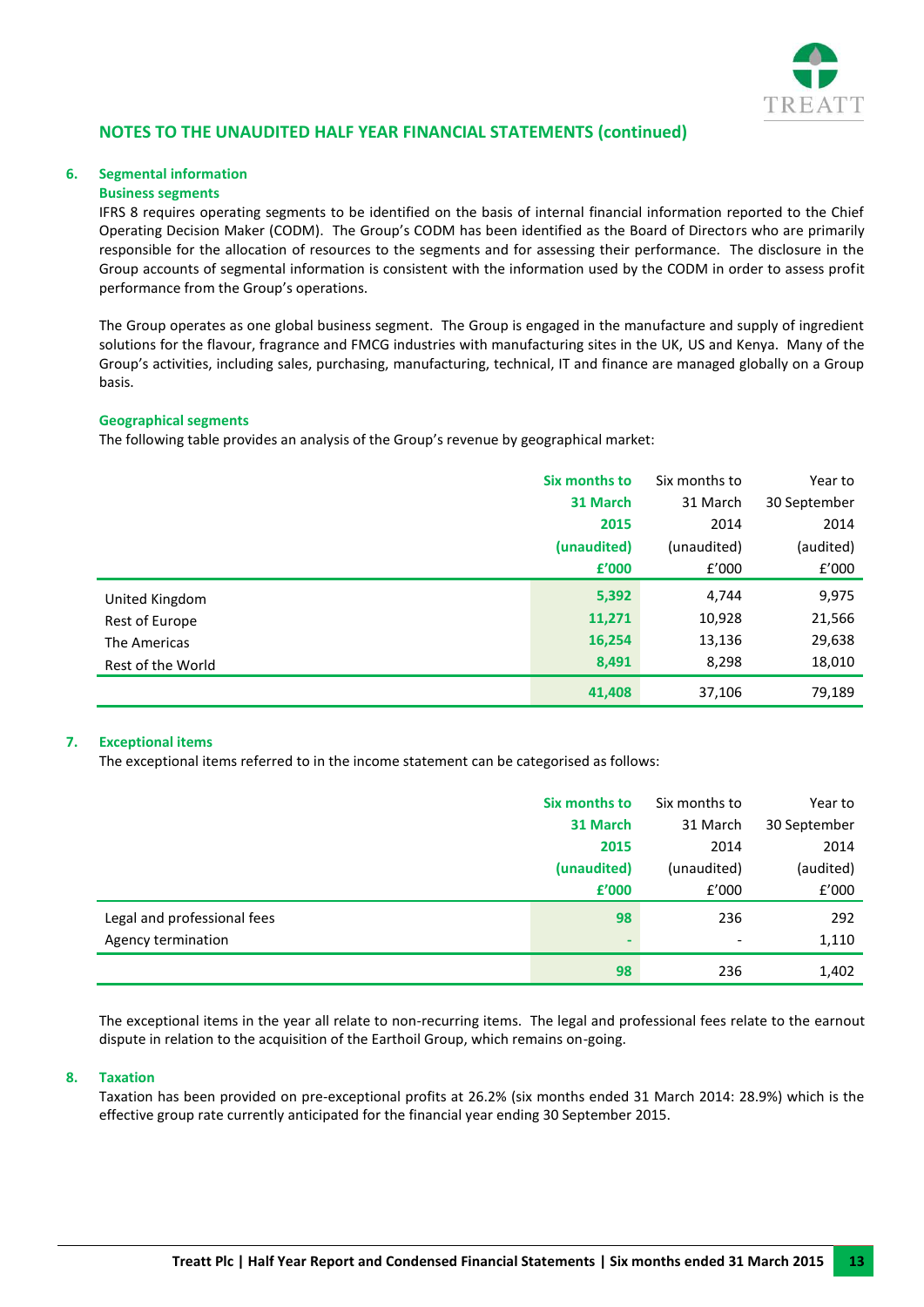

#### <span id="page-15-0"></span>**9. Earnings per share**

#### **Basic earnings per share**

Basic earnings per share is based on the weighted average number of ordinary shares in issue and ranking for dividend during the year. The weighted average number of shares excludes shares held by the Treatt Employee Benefit Trust (EBT), together with shares held by the Treatt SIP Trust (SIP) which do not rank for dividend.

|                                                                | Six months to     | Six months to     | Year to      |
|----------------------------------------------------------------|-------------------|-------------------|--------------|
|                                                                | 31 March          | 31 March          | 30 September |
|                                                                | 2015              | 2014              | 2014         |
|                                                                | (unaudited)       | (unaudited)       | (audited)    |
|                                                                |                   |                   |              |
| Earnings (£'000)                                               | 2,070             | 1,751             | 3,949        |
| Weighted average number of ordinary shares in issue (No: '000) | 51,444            | 51,323            | 51,335       |
| <b>Basic earnings per share (pence)</b>                        | 4.02 <sub>p</sub> | 3.41 <sub>p</sub> | 7.69p        |

#### **Diluted earnings per share**

Diluted earnings per share is based on the weighted average number of ordinary shares in issue and ranking for dividend during the year, adjusted for the effect of all dilutive potential ordinary shares. The number of shares used to calculate earnings per share (EPS) have been derived as follows:

|                                                                  | Six months to     | Six months to     | Year to      |
|------------------------------------------------------------------|-------------------|-------------------|--------------|
|                                                                  | 31 March          | 31 March          | 30 September |
|                                                                  | 2015              | 2014              | 2014         |
|                                                                  | (unaudited)       | (unaudited)       | (audited)    |
|                                                                  | No ('000)         | No ('000)         | No ('000)    |
| Weighted average number of shares                                | 52,450            | 52,405            | 52,405       |
| Weighted average number of shares held in the EBT and SIP        | (1,006)           | (1,082)           | (1,070)      |
| Weighted average number of shares used for calculating basic EPS | 51,444            | 51,323            | 51,335       |
| Executive share option schemes                                   | 156               | 39                | 40           |
| All-employee share options                                       | 147               | 233               | 177          |
| Weighted average no. of shares used for calculating diluted EPS  | 51,747            | 51,595            | 51,552       |
| <b>Diluted earnings per share (pence)</b>                        | 4.00 <sub>p</sub> | 3.39 <sub>p</sub> | 7.66p        |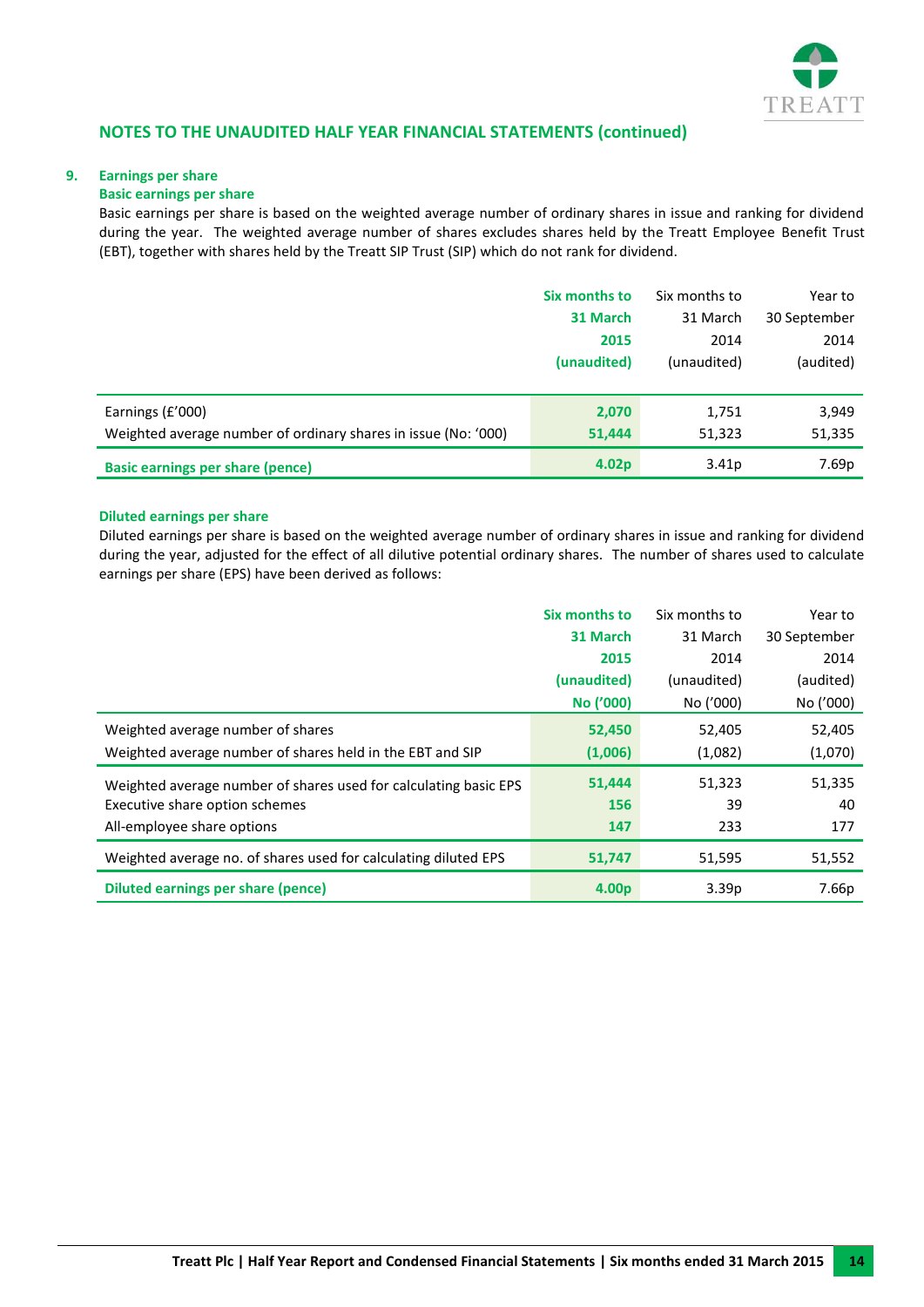

#### **[9](#page-15-0) Earnings per share (continued)**

#### **Adjusted earnings per share**

Adjusted earnings per share measures are calculated based on profits for the year attributable to owners of the Parent Company before exceptional items as follows:

|                                                               | Six months to     | Six months to     | Year to      |
|---------------------------------------------------------------|-------------------|-------------------|--------------|
|                                                               | 31 March          | 31 March          | 30 September |
|                                                               | 2015              | 2014              | 2014         |
|                                                               | (unaudited)       | (unaudited)       | (audited)    |
|                                                               | £'000             | f'000             | f'000        |
| Earnings for calculating basic and diluted earnings per share | 2,070             | 1,751             | 3,949        |
| Adjusted for:                                                 |                   |                   |              |
| Exceptional items (see note 7)                                | 98                | 236               | 1,402        |
| <b>Taxation thereon</b>                                       |                   |                   | (244)        |
| Earnings for calculating adjusted earnings per share          | 2,168             | 1,987             | 5,107        |
| Adjusted basic earnings per share (pence)                     | 4.21 <sub>p</sub> | 3.87 <sub>p</sub> | 9.95p        |
| Adjusted diluted earnings per share (pence)                   | 4.19 <sub>p</sub> | 3.85p             | 9.91p        |

#### **10. Dividends**

#### **Equity dividends on ordinary shares:**

|                  | Dividend per share for years ended<br><b>30 September:</b> |                   |                    | Six months to<br>31 March | Six months to<br>31 March | Year to              |
|------------------|------------------------------------------------------------|-------------------|--------------------|---------------------------|---------------------------|----------------------|
|                  | $2015^2$                                                   | 2014 <sup>1</sup> | $2013^1$           | 2015                      | 2014                      | 30 September<br>2014 |
|                  |                                                            |                   |                    | (unaudited)               | (unaudited)               | (audited)            |
|                  | Pence                                                      | <b>Pence</b>      | Pence <sup>3</sup> | £'000                     | f'000                     | £'000                |
| Interim dividend | 1.28p                                                      | 1.24p             | 1.10p              | 638                       | 565                       | 565                  |
| Final dividend   | N/A                                                        | 2.60 <sub>p</sub> | 2.60p              | 1,340                     |                           | 1,334                |
|                  | N/A                                                        | 3.84 <sub>p</sub> | 3.70 <sub>p</sub>  | 1,978                     | 565                       | 1,899                |

**1** Accounted for in the subsequent year in accordance with IFRS.

**2** The declared interim dividend for the year ended 30 September 2015 of 1.28 pence was approved by the Board on 18 May 2015 and in accordance with IFRS has not been included as a deduction from equity at 31 March 2015. The dividend will be paid on 16 October 2015 to those shareholders on the register at 11 September 2015 and will, therefore, be accounted for in the financial statements for the year ended 30 September 2016.

**3** Following a resolution approved by shareholders on 16 May 2014, the share capital of the Company was sub-divided on a five for one ratio (i.e. five new 2 pence ordinary shares replacing each existing 10 pence ordinary share) and accordingly, where required the above numbers have been restated on the basis of the new share capital.